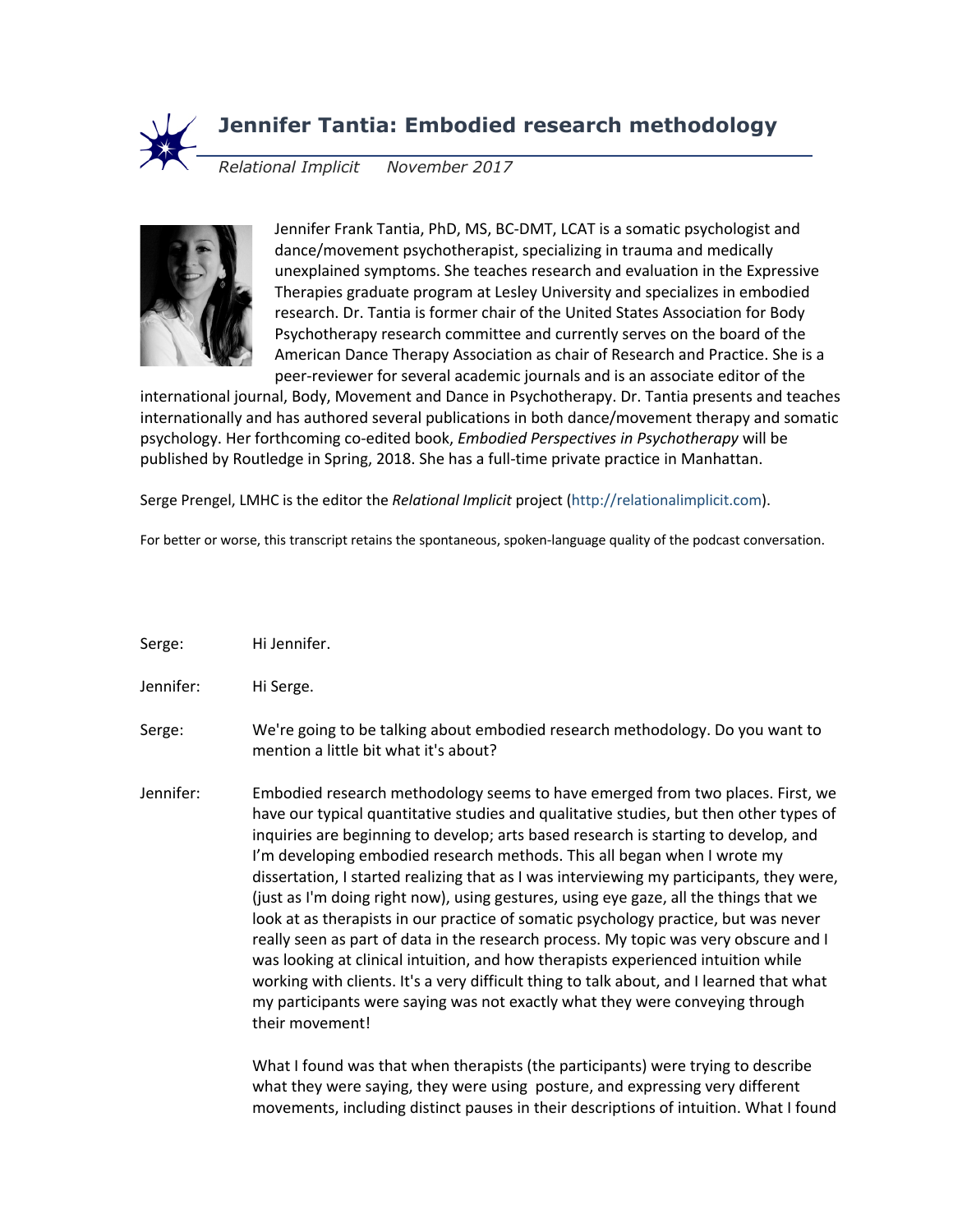was, beside the words that they were saying, their movements were telling me more information;, even when they were saying, "I don't know how it happened," their gestures were different from what they were saying. I started becoming curious about that. I started realizing that the work that we do as clinicians, and what we pay attention to in our sessions, is also how people convey information through their bodies in addition to what's being said. I felt that this could translate to a research method.

The second part of what I was starting to say is that we have quantitative qualitative arts based and embodied research, and the embodied research is partly a continuation of qualitative, but it's also based in how we work as clinicians. It's taking a clinical practice and turning it into a research method.

- Serge: Yeah, so if you allow me a little summary of what I'm hearing, to check that we're on the same wavelength, that if we just listen to the words of what people say, we have incomplete information. That, we know as clinician, but is not necessarily reflected in research methods. This approach is about benefiting of the experience as clinicians in order to enrich what you can study in research.
- Jennifer: That's right, yeah. You said it better than I did. Yeah,lovely!. There seems to be many ways of doing that. I'm starting to investigate and pull in other researchers from other disciplines and all over, in different countries, who are investigating what embodiment in research really means, and what it means to collect and analyze the data.
- Serge: What's been your impression so far, based on what you've gotten out of this call for papers?
- Jennifer: Well, I was very humbled and surprised, and not surprised but I guess, all together a feeling of complete gratitude that embodiment is not just something that we do in clinical practice. It's not just in somatic psychotherapy. It's not just in dance/movement therapy, but people are including the body and the value of,as I call it, embodied data; what we can derive and record from an embodied experience. It's happening in many different pockets all over the world.

So far, I'm still kind of sifting through the proposals that I've received. I was told maybe twenty chapters for my upcoming book, Embodied Research Methods, and I received forty-five proposals in addition to the five to ten theoretical chapters of those I invited to write chapters. It's really astonishing how much embodiment is seen and understood in different places all over the world, and how it's being studied. It astounds me. I'm so excited to be learning about how other people see embodiment. It's not just how the embodied *mind* is, "Oh, the body is a map for the brain," - it's not just a servant of the brain, but actually has its own experience and can produce new knowledge that we couldn't grasp through words alone.

## Serge: Right, so you're eluding to really a major shift in model that we're not just grading this little homunculus that's again creating a sense of the will or inside, little puppet,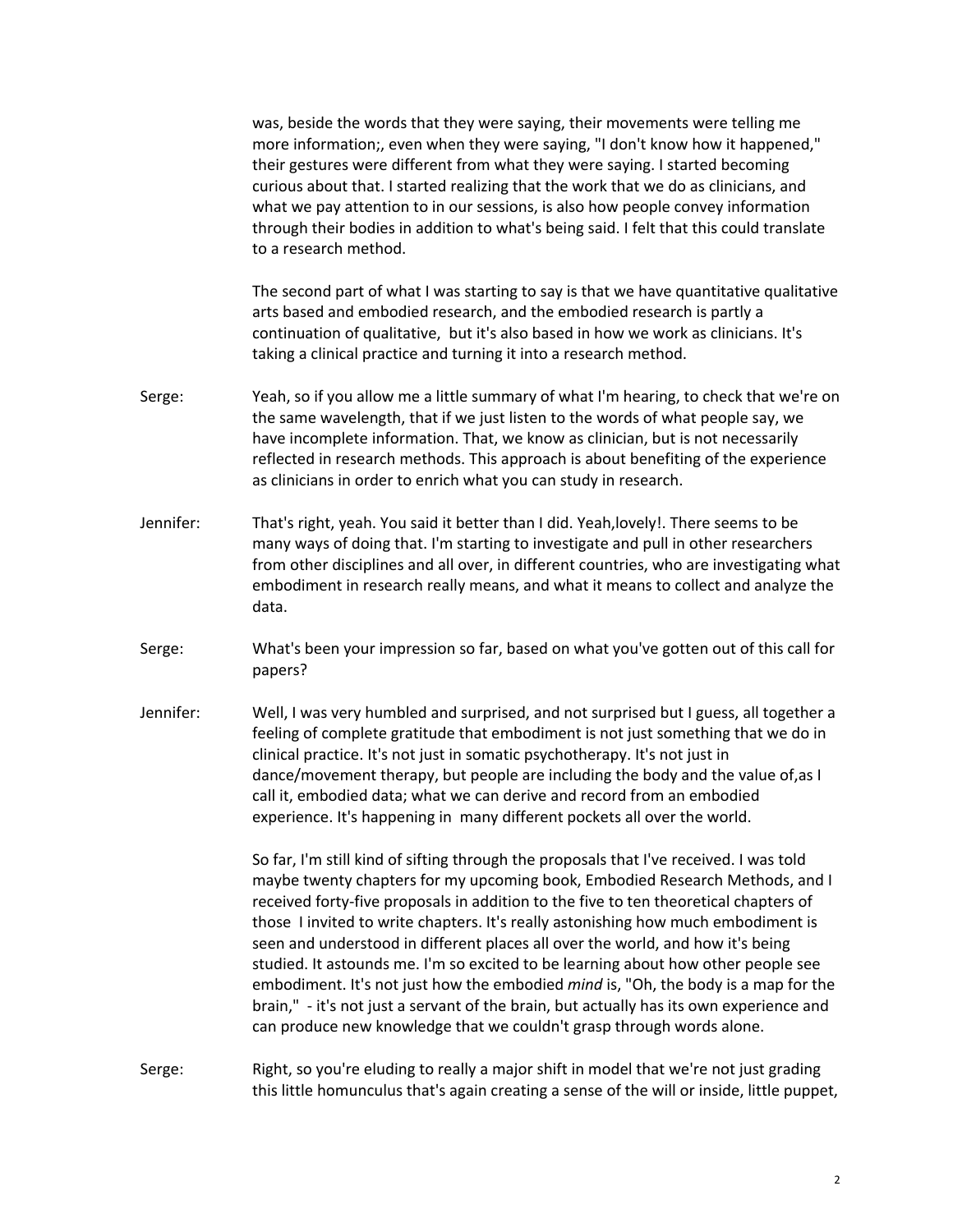but is really something that the body, the whole body, the whole organism, has a logic of its own that cannot be reduced to that little particle.

- Jennifer: Yeah, and that it's understood this way worldwide. We all have a body and we all have access to the Internet, so embodiment is accessible to people, the concept of embodiment, and they are running with it. I've had proposals from departments of anthropology, education, osteopathy, performance studies, nursing, of course psychology and social science. It's just really, really astonishing how there's a common knowledge that seems to be, there's like a thread through this term of embodiment that is inherently understood, but right now is only little smatterings around the globe. It's really a -- it feels like a real honor to be able to bring everything together into one volume that can be like, "Hey, look at this. This is something that has been existing and here it is all together. Hey, this might be something."
- Serge: As therapists, who are interested in embodied life and the embodied mind, and embodied behavior and somatic psychotherapy, we are, we bring in a point of view in dealing with our clients. It's very powerful to see that this point of view of what it's like to be a human being is shared by a large number of disciplines. It's a view that is not just ours. It's not parochial.
- Jennifer: Right. It's very exciting. I've also seen some chapters where people kind of, the traditional way of talking about embodiment. They talk about it, but don't actually connect it to a lived experience, so on the other hand of what you're saying, I guess my bias opinion or view is from a psychology perspective, that we really get in there and find the actual experience. I guess what I'm saying is this is also connected to at least two different methodologies that I'm familiar with right now, with collecting and analyzing embodied experience. One is of a descriptive nature and one is of an interpretive nature. It's kind of borrowing from qualitative but then taking it a step further into present moment experience.
- Serge: Do you want to elaborate a little bit on these two approaches?
- Jennifer: Sure, yeah. I'm co-authoring a chapter with Tomoyo Kawano in an upcoming dance/movement therapy, research volume. My method is based in descriptive, so I'll just talk about that first and then I'll talk about hers. My idea about description came from reading about researchers interpreting the information from their participants, and so a participant would say something like, "I don't know. It's like ...," and they would do something like this, [making a gesture] and then the researcher would say, "Oh, it's kind of like a globe, right?" The participant would go, "Yeah." What happens there is that the researcher jumped in a little too soon, interpreted what they saw of what this is, and it left the participant just agreeing with the researcher. In a somatic psychology situation, you know, we would say, "I see you're doing something like this, what ... Take a moment and keep doing that. What does that feel like? What is that for you?" Then, the participant gives their description of what their experience is.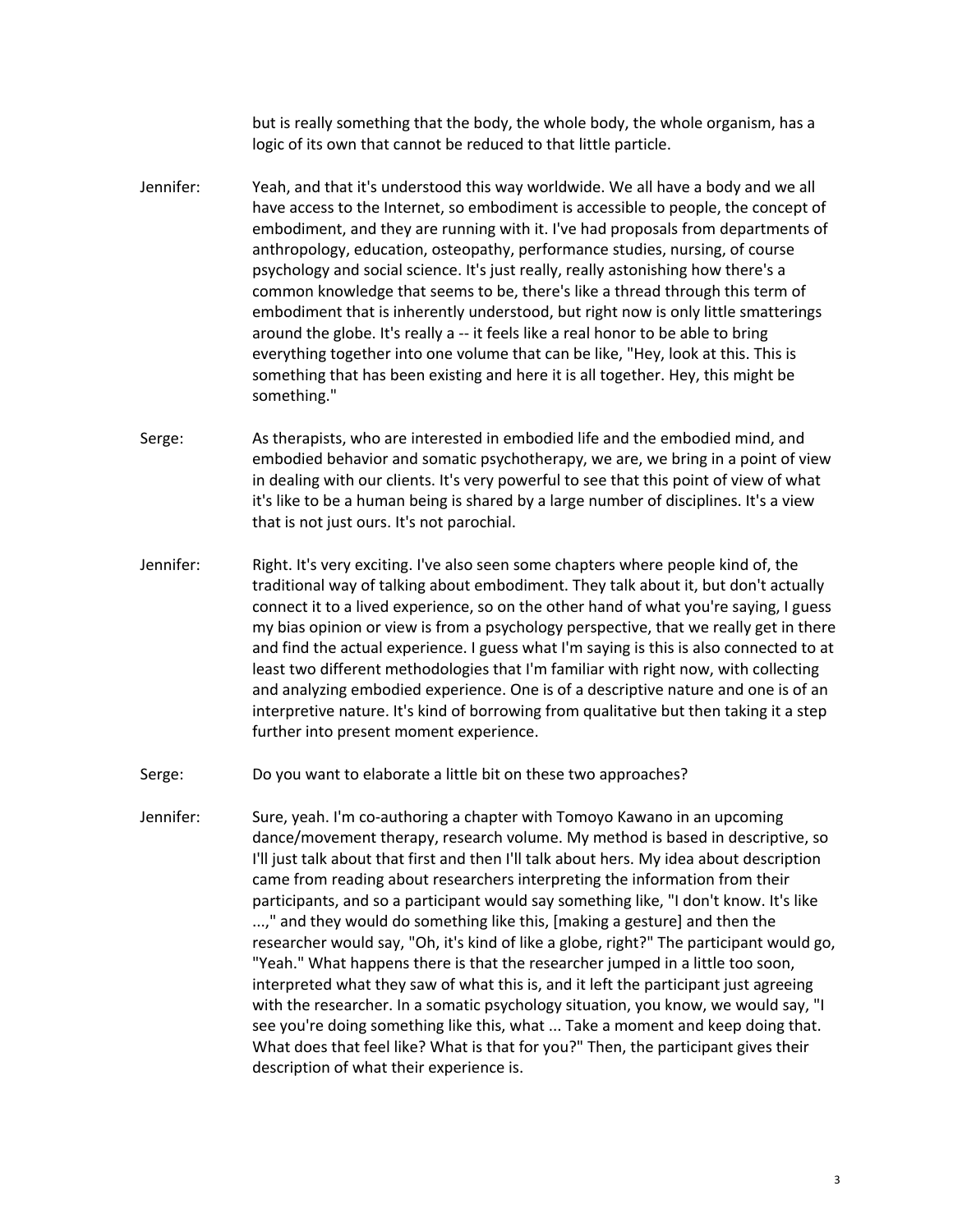The descriptive method is more about really describing what is happening. For example, the hands come together like this [makes a gesture] and form a rounded sphere. The participant describes it, so it's the participant's interpretation but it's also their experience. I wanted to get as close to the data as possible, as close to the experience of the participant as possible without my interrupted interpretation. In a somatic (or any kind of psychotherapy process, I would hope), you don't want the therapist to interfere with the participant or the client's experience. By really staying with the description, staying with the participant's present moment experience, even if they're talking about something that happened before, is the valuable data. What's happening right now? How are you describing this to me, and their experience in the very moment that I'm asking. My method was based on Georgi's descriptive phenomenological, psychological analysis, a combination of that and Eugene Gendlin's Focusing process.

The other method, which isn't descriptive... I hope I get this right, is more of an interpretive method. It actually, and ... I'm going to kind of go back and forth between talking about the clinical experience, and how that translates to the research experience. When a client is describing something, they describe it in words. There's an experience, kind of a qualitative base, when they start describing their experience. Then, they put it into movement, put it into a non-verbal, more feeling state of what it feels like to move their words. What that does is open up another realm of knowledge… kind of like an iceberg thing, where the words are here, but then underneath there's all this other information that becomes revealed.

The participant moves their words, moves their experience. After talking about it, the researcher moves as a response to the participant's movement. This starts to sound like it's spinning out but actually, what it does is bring them closer. When the researcher moves, dances their response to the participant's movement,the participant is witnessing the researcher moving, and then the participant can then say, "Oh, yes. That's what it is," or "No, that's not right," according to what they feel aesthetically. Then there's something shared, so it is more of a constructivist, more along the lines of Charmaz maybe, co-constructed research study. It's an interpretive study because the participant then moves their words, which is an interpretation, and the researcher is interpreting the participant's movement, but the participant then gets to "read" the researcher's movement and decide whether or not it is accurate to their feeling (similar to the way the patient verifies within a Focusing session). , However, beyond the interpretation, something else is learned and derived from the shared experience.

- Serge: Right.
- Jennifer: Hope that's right.
- Serge: I want to maybe play that back. The first one was pretty easy in the sense that it's very similar to what we do much of the time, which is to not jump to prematurely interpret, and if we sometimes offer interpretation, it's more with a question mark and an inviting, as opposed to giving something that implies that that's it, and reduces the possibility for the client to check their own experience.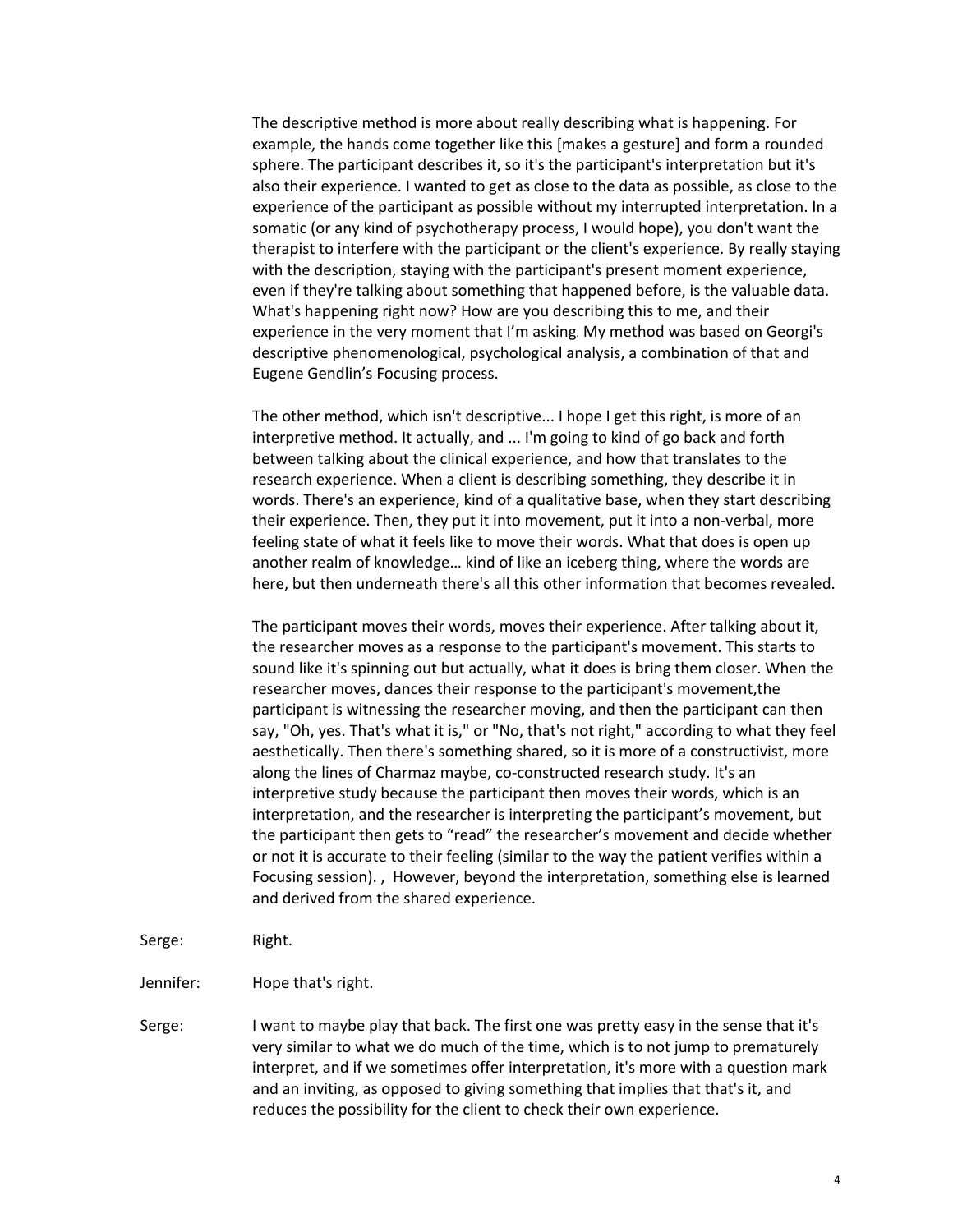The second approach you describe. I see in it something that feels like essentially taking advantage of the fact that things happen in a shared field, and so for instance when you see a demo and you have somebody doing a demo on the client. The experience inside the field of the demo is very different from what, say the audience can see, because you're not as much in the same field. What I'm hearing is when the researcher actually explicitly introduces themselves in the field, by taking a part in it and playing his or her response, then in a way he or she is part of the field and it's the subjective bias is introduced by that or that knowledge, and then it's somebody's response that the client can respond to. It's a part of the dialogue as opposed to being an intrusion.

- Jennifer: Beautifully put, yes, exactly. The connection between the two dances is also the way that it's really about the interpersonal exchange of information and what's shared. The researcher's movement may be aligned with the therapist's countertransference, and it can be worked with, and then created. Then with the second one, there's also the interpretive method, by the way it's by Tomoyo Kowano's method, There's an aesthetic quality that's brought into the research experience that I think is something that is also missing from statistical studies , or collecting verbatim words to actually really, really truly incorporate what ... It's something like, she and I go back and forth with how is embodiment, aligned with aesthetics. Can it be separated from aesthetics? Because of her methodology, is so aesthetically aligned, you really can't separate embodiment from aesthetics in that.
- Serge: Yeah, or ...
- Jennifer: Aesthetics are part of research.
- Serge: Yeah, so essentially you take the complexity and the implicitness of human interactions, and the idea that they're impoverished when they're cut into data and so this adds, retains some of the implicit quality, and obviously that's going to have an aesthetic dimension to it.
- Jennifer: Yeah. Really lovely, yeah. One of the proposals that came in, honestly I don't remember exactly what their method was that they were introducing, but they asked if they could somehow include a video. I'm not really sure how to do this yet, but I hope it's possible. Either have a permanent link, if they can somehow create some kind of permanent link online that can then be just, not embedded but put into the text somehow, so that there is more and as you and I are doing right now, interviews are moving more towards video and interaction, and technology, so it kind of is also very exciting to me that even though it's embodiment, which sometimes you might think of as the opposite of technology, that we're starting ... There's something about this shifting more forward into ... I'm just saying this right now off the top of my head, like integrating or utilizing, finding some ... I don't want to say balance, but more integration of embodiment into technology.
- Serge: Yeah, or how, you know, what are the ways in which we can better capture that experience of embodiment, and that writing and printing books are a technology, and more modern technology actually have some capacities that books don't have.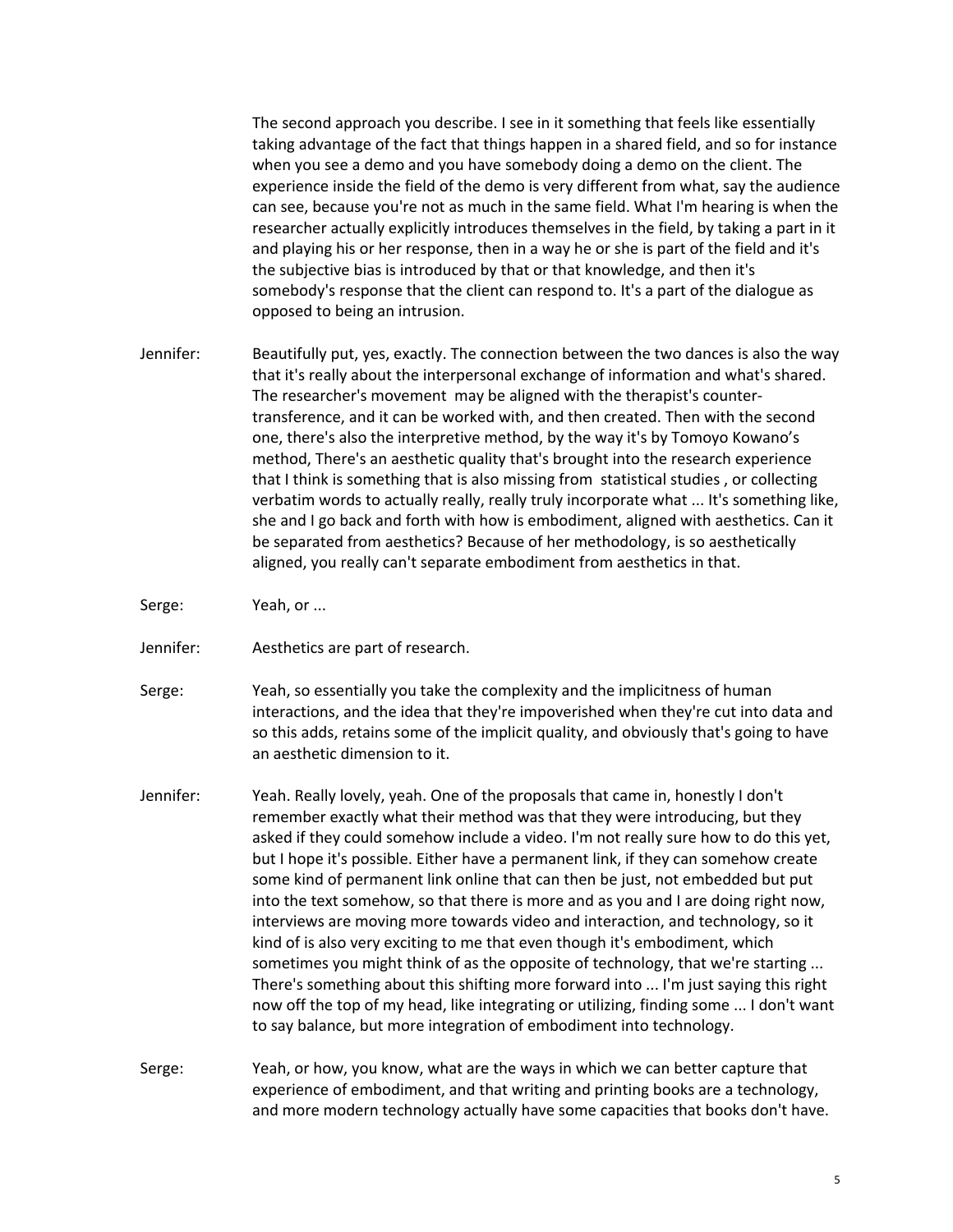- Jennifer: Yeah. It just occurred to me, just now as we were talking, that is something, you know another one of my own soap boxes is, "No, it has to be in person," or "It's not embodied," and maybe that's not true. Maybe that's not true after all. Maybe there's a way that we can move into the next century with an embodied experience.
- Serge: It could be a substitute. I mean something that's not as good, but has some qualities.
- Jennifer: Yeah.
- Serge: I'm struck, as you're talking about this, that extensively we made this, we organized this conversation with the idea of talking about research and embodied research, and actually what it's very much about, in addition to research, but it's about also that what is it that we're actually studying in terms of the human behavior, in terms of what happens in therapy, in terms of how therapists do something with clients, and it's in a way, even without talking about the research itself. I found this conversation interesting in the sense that it points out, it helps us as therapists, pay attention to, "Okay, so what is it that we're actually doing?" Then that a researcher says, "Well, if I have an idea of what it is that we're looking at, then we can develop tools to analyze it."
- Jennifer: Yes. This, to me, seems like scratching the surface. I feel I'm taking something that I practice and translating it into a methodology. It's only the beginning. I can't even say what would come of it. Once enough studies are done, use them []to inform our practice. Who knows what can happen from it. More and more, as the way in which we collect and analyze the data, is closer to the somatic embodied stuff that we are interested in learning about the stuff that makes at least somatic psychology and dance movement therapy unique in non-verbal gestures, kinesthesia, proprioception, nocioception -- how we experience pain or pleasure, those kinds of not clear things right now that we take for granted and say, "Well, this is what this is," in therapy, can then somehow hopefully, somehow through these methodologies be codified and give us a platform to work from.
- Serge: Maybe that's a good segue into the idea of this, what data do we gather and what way to we gather them, as we've talked about. In a way, what's the goal of what kind of information do we want to get? In quantitative research, we get something like we have this chance to work with a 95% degree of confidence or something of that nature. What kind of information can we get through that and how is it useful?
- Jennifer: Very, very good questions. I'm thinking, in terms of let's say using the current zeitgiest of being aware of social justice and oppression and equality, and inclusion, . There are definitions for them and every definition has a limitation to the actual experience. To be able to use this kind of non-verbal, felt sense, if you will, to use Gendlin's term, experience it gives a little bit more, and I think I have an example right now, if I may, from my practice.

Serge: Sure.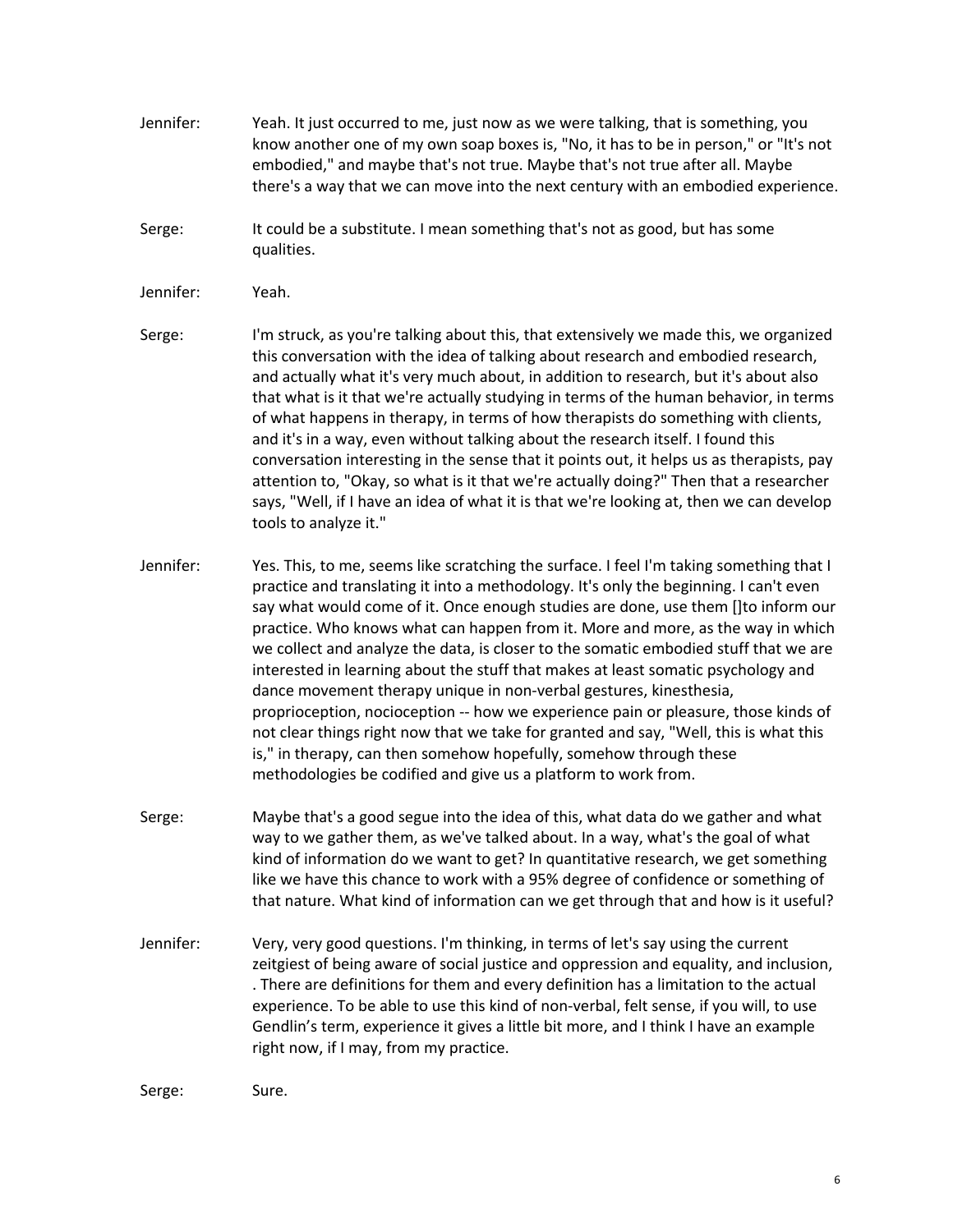Jennifer: It gives a little bit more information to clarify what we're do ... I think you just said this, to clarify what we're doing in clinical practice, and maybe I don't know about codify, but perhaps find something a little more tangible to work with. Again, off the top of my head I'm going to go with something that's been coming up in my practice. I've been having this influx, and this is before Weinstein's thing. I've had several men in their 50s coming to me for treatment and telling me that they're afraid to use their sexual aggression, meaning ... In a positive sense., For instance one male patient says, "When I see an attractive woman on the street, I like purposely look the other way because I don't want to offend her." This is very murky waters. This is very ... I feel a little sad hearing him say this because it is affecting his relationships and lack thereof.

> What if we find out what happens in his body, how does he -- what's the sensation of shutting down? How does he shut himself down? Does he say something? Is it a top down experience? Is it a fear, bottom up experience? I don't know, but this is something, like we could do it in a psychotherapeutic treatment process, and all of a sudden there's like a whole bunch of male patients coming to me with this similar thing. I'm curious about what is it in them, and is there some kind of common ground in them that they hold back in some embodied way? What is it that they do to themselves to turn back in or distance themselves, and what is that experience, so that then we could find out what it is in research to then come back to, and write a paper about it, so then to come back to the clinical process and say, "Hey, this might be helpful to go to this place in their experience to work with them, to help them feel whole again and not shutting themselves down." That's kind of an idea.

- Serge: The words that come to mind as I listen to you are "sharing experience". It's the equivalent, it's actually very much the idea that as a therapist who deals with that or as a researcher who's interested in that, looking at these situations and capturing the experience, and sharing it with other therapists so that the other therapists have the benefit of that experience in a hands on way, in a way that feels almost that they can touch, and can use it in their own practice.
- Jennifer: Yeah, when Reich came up with the bands, the bands around the body, honestly I don't know how much that was researched, but what if it were? What else could we learn about those bands, and rather than just kind of putting it out there and saying, "Hey, this is happening," to say, "Oh, this is happening, and this might be more in reference to one emotional experience. This may be in reference to a different one. Let's do some studies on this and find out what they mean for a bunch of ...Now, we're kind of moving into quantitative a little bit, but to find out what's the wider gist of what's happening in the body. It's just so unknown. It's not unknown, but random right now, to go, "Oh, this seems to be this more frequently than something else." I'm getting a little off, but ...
- Serge: Right. That's very helpful because that really gets a sense of actually that kind of research is also something that gives the therapist, as a reader, something that's more of an instant or of a gut level grit on it, in terms of getting a sense, if you want a felt sense of what might happen, a working hypothesis to explore with clients.